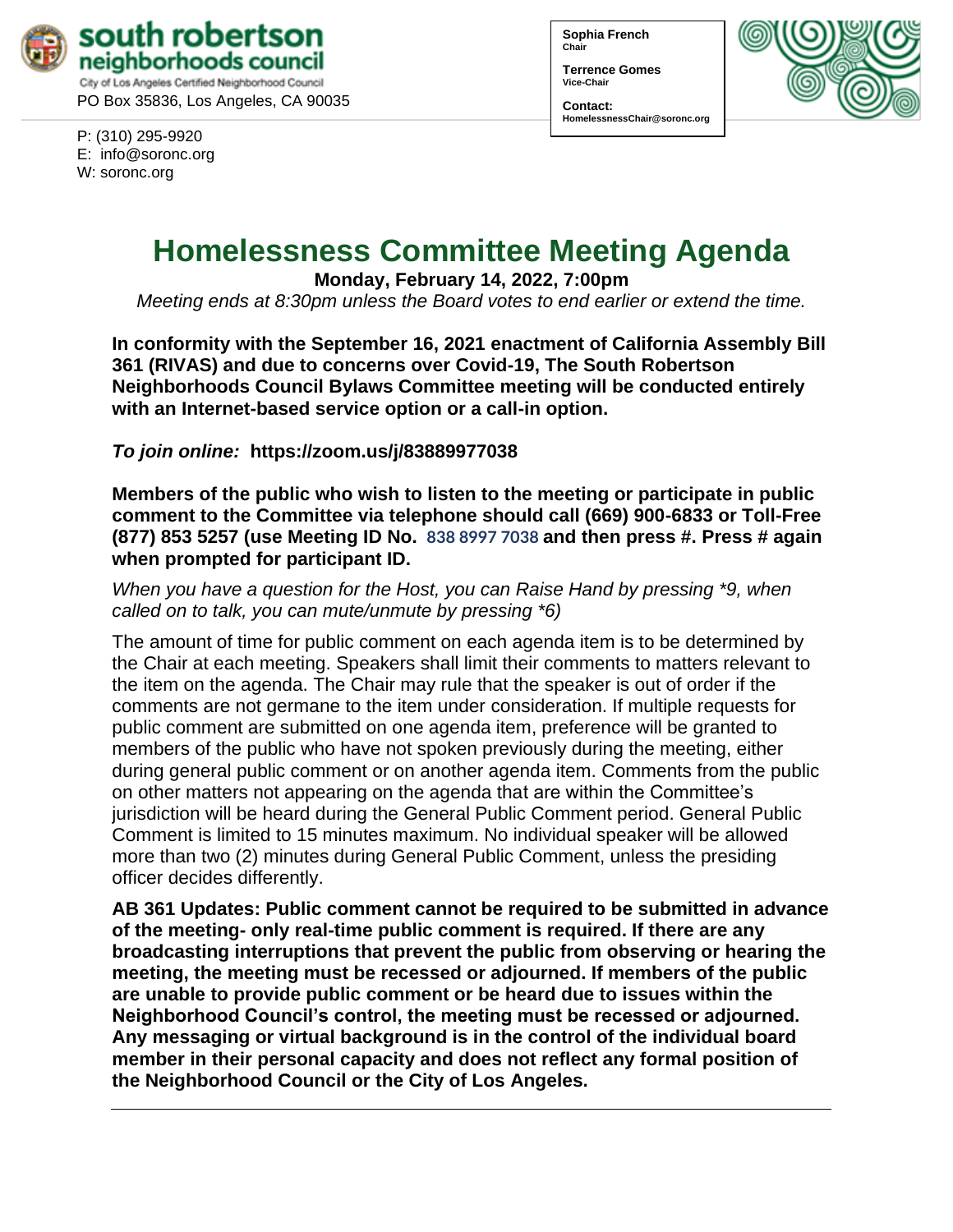## **1. Call to Order**

#### **2. Pledge of Allegiance**

#### **3. Roll Call**

a. Current Committee Members: Sophia French, Terrence Gomes, Barry Levine, Dina Leeds, Gloria Dioum, Baila Room, Michael Lynn, Richard Bloom, Jon Liberman, Laurie Levine, David Notowitz, Ken Blaker, Kathryn Pellman

#### **4. General Public Comment**

#### **5. Brief Committee Announcements**

#### **6. Unfinished Business**

a. Discussion on status of occupants of RVs parked in front of 8592 and 8600 Venice Blvd in CD10

#### **7. New Business**

- a. Discussion and possible action to request that the City Council demand that the homeless providers and LAHSA be more transparent and accountable for the services they provide to the homeless community
- b. Discussion and possible action regarding COVID rules affecting admission rates at homeless shelters
	- a. [Los Angeles County Department of Public Health Guidance for Homeless Shelters](http://publichealth.lacounty.gov/media/coronavirus/docs/homelessness/GuidanceHomelessShelters.pdf) [http://publichealth.lacounty.gov/media/coronavirus/docs/homelessness/GuidanceHom](http://publichealth.lacounty.gov/media/coronavirus/docs/homelessness/GuidanceHomelessShelters.pdf) [elessShelters.pdf](http://publichealth.lacounty.gov/media/coronavirus/docs/homelessness/GuidanceHomelessShelters.pdf)
- c. Discussion and possible action in pursuit of creating a pilot program to operate a mobile resource center in SORO

### **8. Adjournment**

*Note*: Public comment will be taken for each item where there is discussion and possible action. Public comment and/or participation may occur on other items at the discretion of the Chair. Please note that under the Brown Act, the Committee is prevented from acting on matters brought to its attention during the General Public Comment period; however, the issue may become the subject of a future meeting. In the interest of addressing all items on the agenda, time limits for individual comments and discussion may be set at the discretion of the Chair.

Motions that are presented at any committee meeting do not represent an official action or position of the SORO NC, until approved by an affirmative vote at a properly noticed meeting of the General Board.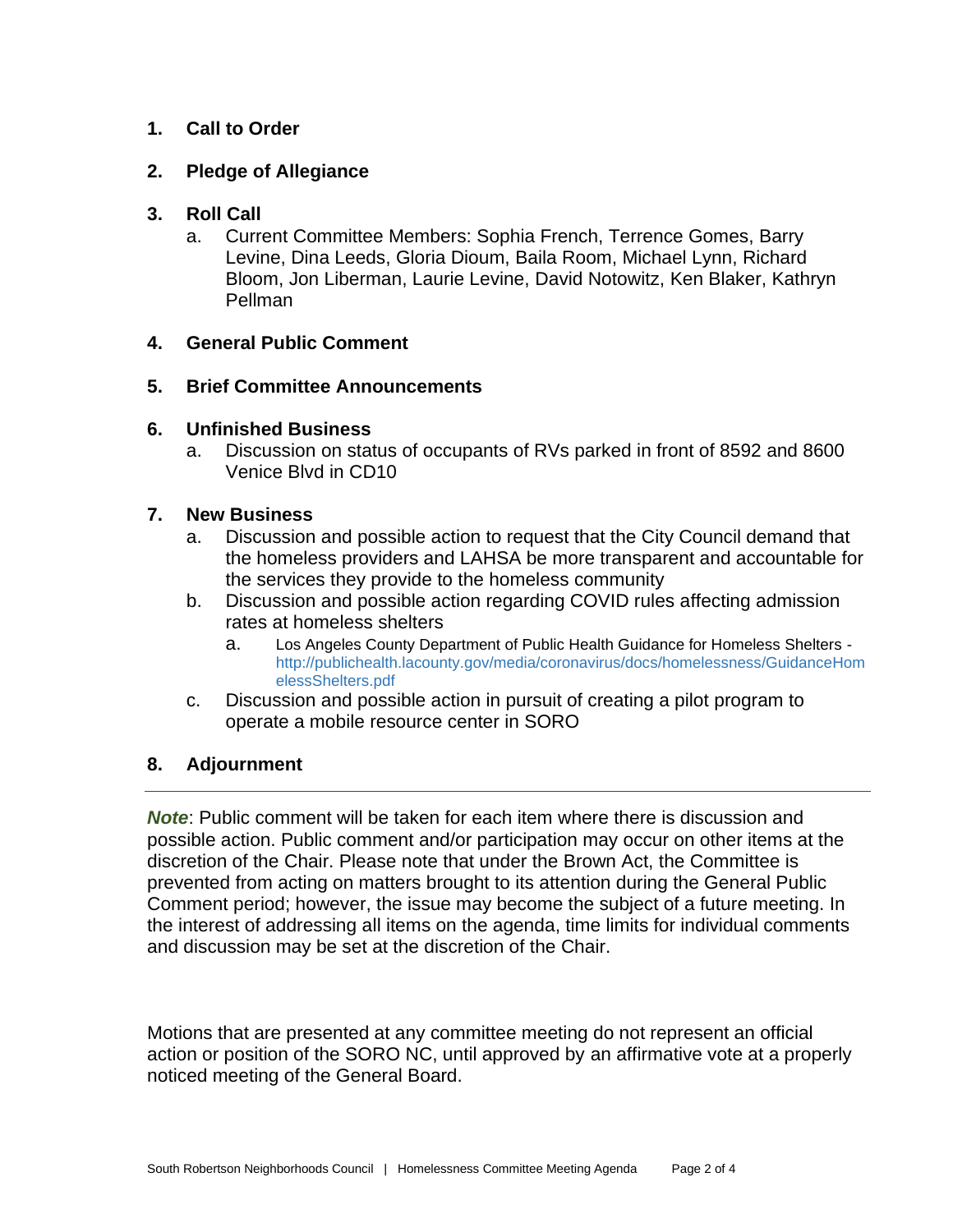Public Posting of Agendas -

Neighborhood Council agendas are posted for public review as follows:

● Demers & Associates- 1836 1/2 S Robertson Blvd, Los Angeles, CA 90035; The Robertson Blvd Library- 1719 S Robertson Blvd, Los Angeles, CA 90035; The Robertson Recreation Center- 1641 Preuss Rd, Los Angeles, CA 90035; The Office of Councilmember Paul Koretz- 6380 Wilshire Blvd #800, Los Angeles, CA 90048; Hamilton High School- 2955 S Robertson Blvd, Los Angeles, CA 90034

● www.soronc.org

● You can also receive our agendas via email by subscribing to L.A. City's Early Notification System (ENS)

Reconsideration and Grievance Process -

For information on the NC's process for board action reconsideration, stakeholder grievance policy, or any other procedural matters related to this Council, please consult the NC Bylaws. The Bylaws are available at our Board meetings and our website www.soronc.org

Notice to Paid Representatives -

If you are compensated to monitor, attend, or speak at this meeting, City law may require you to register as a lobbyist and report your activity. See Los Angeles Municipal Code Section 48.01 et seq. More information is available at ethics.lacity.org/lobbying. For assistance, please contact the Ethics Commission at (213) 978-1960 or ethics.commission@lacity.org

In compliance with Government Code section 54957.5, non-exempt writings that are distributed to a majority or all of the Board in advance of a meeting may be viewed at our website (soronc.org) or at the scheduled meeting. In addition, if you would like a copy of any record related to an item on the agenda, please contact us --via phone at (310) 295-9920 or via email at info@soronc.org.

SORO NC Board members abide by a code of civility (soronc.org/civilitycode). Any person who interferes with the conduct of a Neighborhood Council meeting by willfully interrupting and/or disrupting the meeting is subject to removal. A peace officer may be requested to assist with the removal should any person fail to comply with an order of